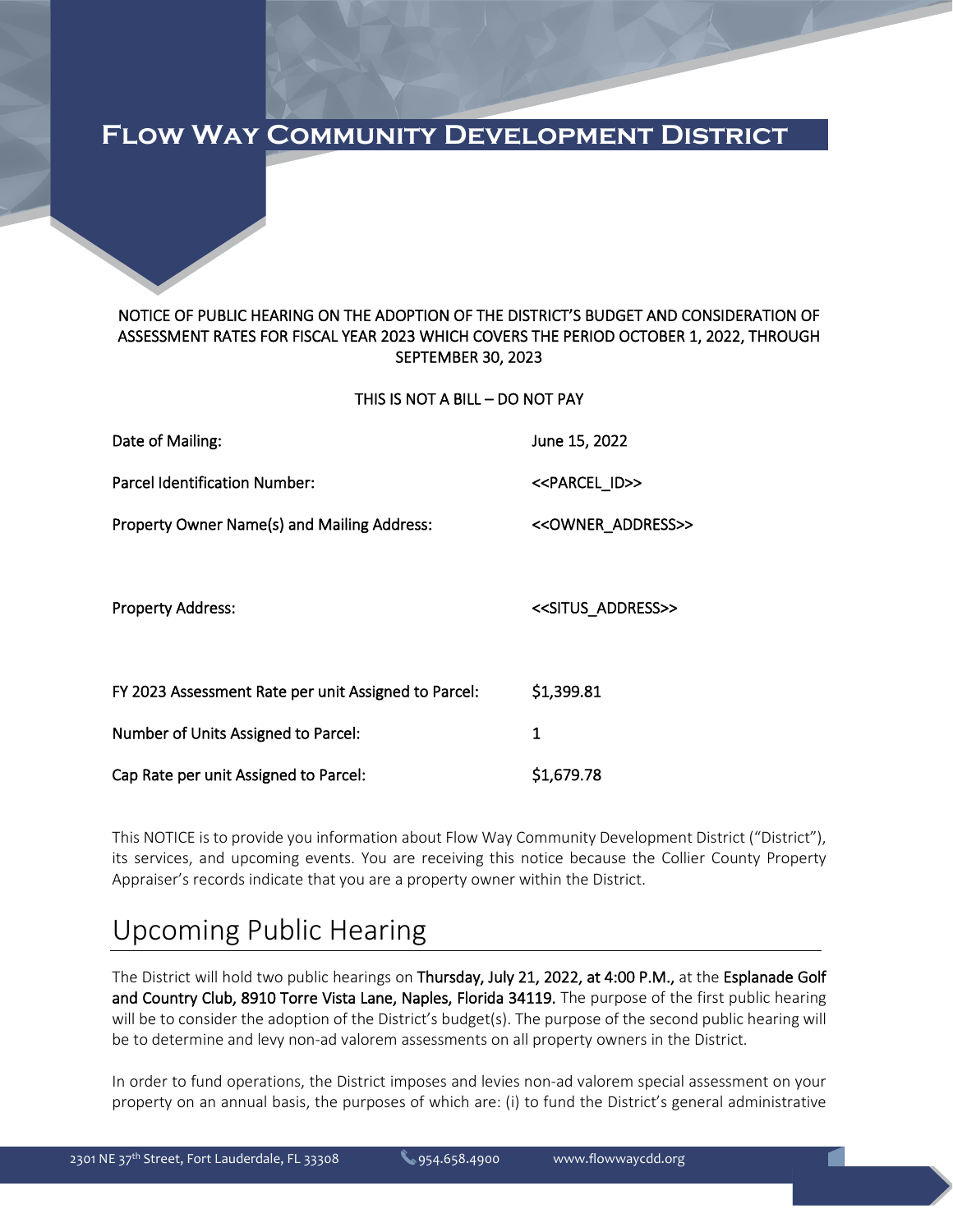and maintenance budget ("Operation and Maintenance Assessment"), and (ii) to provide the funds necessary to pay debt service on outstanding bonds as reflected in the District's debt service budget ("Debt Service Assessment"). The Operation & Maintenance Assessment is not a new assessment, but the District is required by Florida law to notify each owner by mail of an intended increase in the Operation and Maintenance Assessment.

# Fiscal Year 2023 – Proposed Budget

This past year brought many challenges and opportunities as the District transitioned from developercontrol to resident-control and included unprecedented financial impacts to the District. During this time, the Board of Supervisors focused on the challenges of meeting the expectations of the community for Fiscal Year 2022 successfully.

Those challenges included on-going litigation with the developer over the thorough cost of bringing the preserves into compliance, the compliance with the governing Permits and Chapter 190, Florida Statutes, and the developer's transfer of the Preserves to the CDD. That litigation is currently on-going.

Additionally, the District undertook a comprehensive analysis of the state of the District's assets. That analysis revealed significant deficiencies in the systems and other adverse financial impacts to the District, including potential additional litigation with the developer, which the District is currently evaluating.

The District also assumed maintenance responsibilities of all District assets which were previously the responsibility of the developer-controlled HOA using existing resources in Fiscal Year 2022. The assumption of maintenance responsibilities was accomplished quickly and smoothly. After assuming maintenance responsibilities, we determined that the District's stormwater pipes that drain rainwater off roads and from yards into the lakes were over 80% clogged. Remedying this required extensive work and funds to quickly remove all the debris to ensure that roadways and homes would not be damaged from storms. As of January 1, 2022, all the maintenance responsibilities are now safely being monitored and standards are being implemented to ensure quality maintenance for the assets of the District. In the coming Fiscal Year which begins October 1, 2022, we will continue to protect the assets of the District and strive to provide the requisite levels of service we all desire.

The Fiscal Year 2023 Proposed Budget undertakes the implementation of a comprehensive plan and complete set of goals looking forward for a five-year period, to maintain assessments at sustainable levels to ensure services are provided, while continually assessing the outlook of District needs and amending resource allocations accordingly. The focus of the Fiscal Year 2023 Proposed Budget is to stabilize an assessment rate for the District that is sustainable over a five-year period, invests in our community to include service delivery requirements that meet both regulatory requirements and the District's needs, and which meets the objectives necessary to provide a focused management of the District's assets.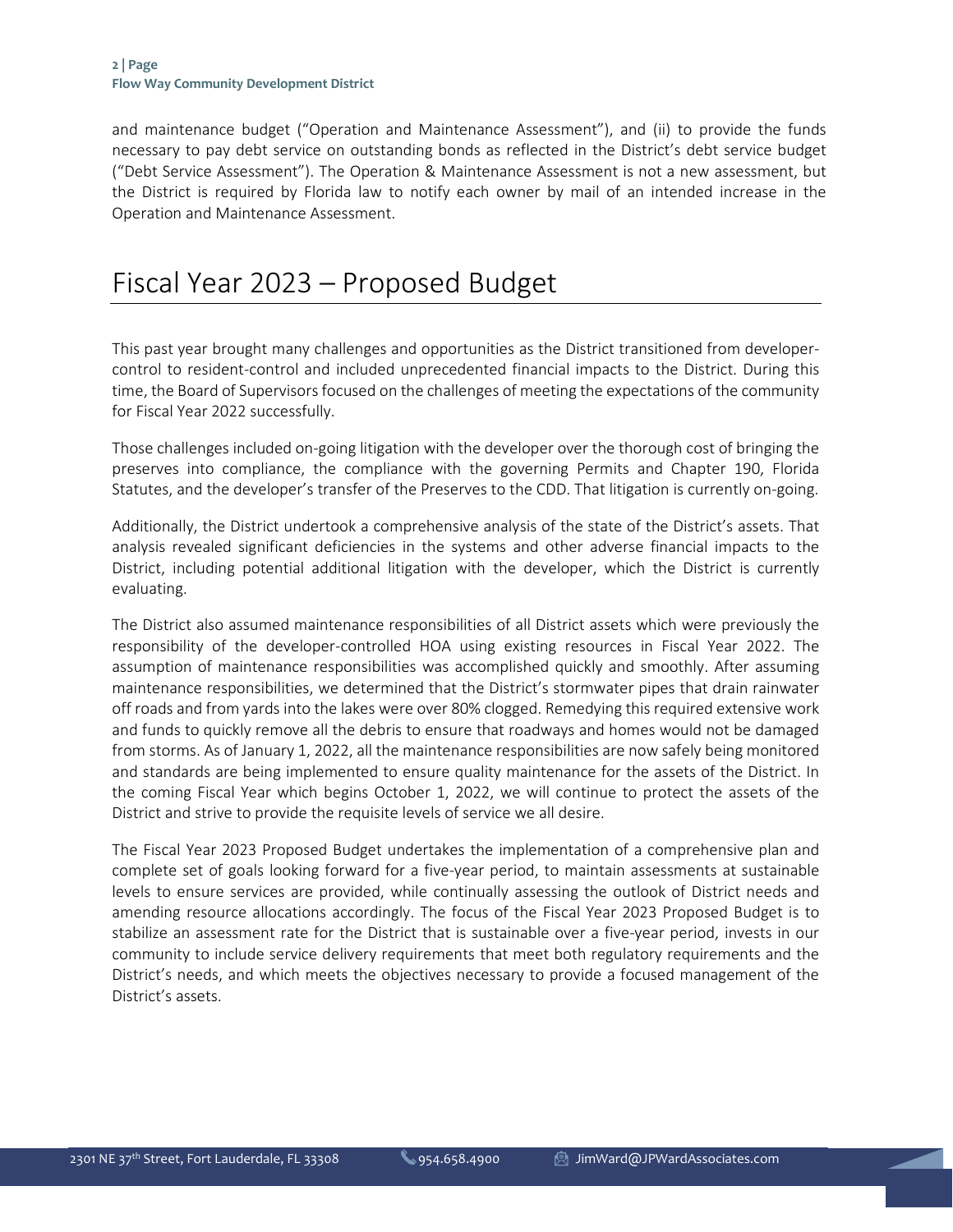# Fiscal Year 2023 - Budget Summary

The District has completed a comprehensive engineering review of its assets and outlines the District's operating requirements for Fiscal Year 2023 and beyond. The Fiscal Year 2023 Budget provides a path going forward to put the District on a clear focused path to maintain the various systems that are owned by the District for the benefit of the residents in a manner that allocates resources appropriately, strives to maintain assessment levels that meet the operating expectations of residents, and finally, to maintain the assets and to preserve their value for the benefit of the community. To meet these objectives, it is first important to fully understand the size and scope of the assets. These include an extensive Stormwater Management System, Community-Wide Irrigation System, and the entrance to the community.

The Stormwater Management System includes both internal and external preserves, lakes, littoral plantings, lake banks, and drainage pipes, and encompasses over 190 acres of lakes, 19 miles of lake banks, 15.8 acres of littoral plantings, 33,148 linear feet of drainage pipes and over 1,125 acres of wetland preserves.

The Community-Wide Irrigation System consists of a Pump House located adjacent to Lake 10, which houses two pumps, and a 2.5-acre lake that feeds the pumps water, and two (2) recharge wells that are drilled into the Lower Tamiami Aquifer that supplements water from the recharge lake of up to 269.50 million gallons of water each year.

Finally, the entrance to the community along Immokalee Road from Addison Place Drive west to Rose Boulevard are a part of the Landscaping/Bridge program, and includes the Bridge itself, entrance pavers, landscaping, and entrance monuments.

All of these assets were previously maintained by the developer-controlled HOA. Subsequent to the transition of the HOA and Board to resident-control, the District and the HOA were able to assume full control of each entity's respective assets for operations and maintenance. We thank the HOA for its valued contribution and our strong working relationship.

The chart below shows a summary the Fiscal Year 2023 Budget. Importantly, we note that the change in total expenditures (appropriations) from Fiscal Year 2022 to Fiscal Year 2023 is due solely to the assumption of maintenance responsibilities of the District's assets from 2022 to 2023. This appropriations plan is fully sustainable over the next five years, recognizing capital expenditures over that period, based on when those capital expenditures are needed.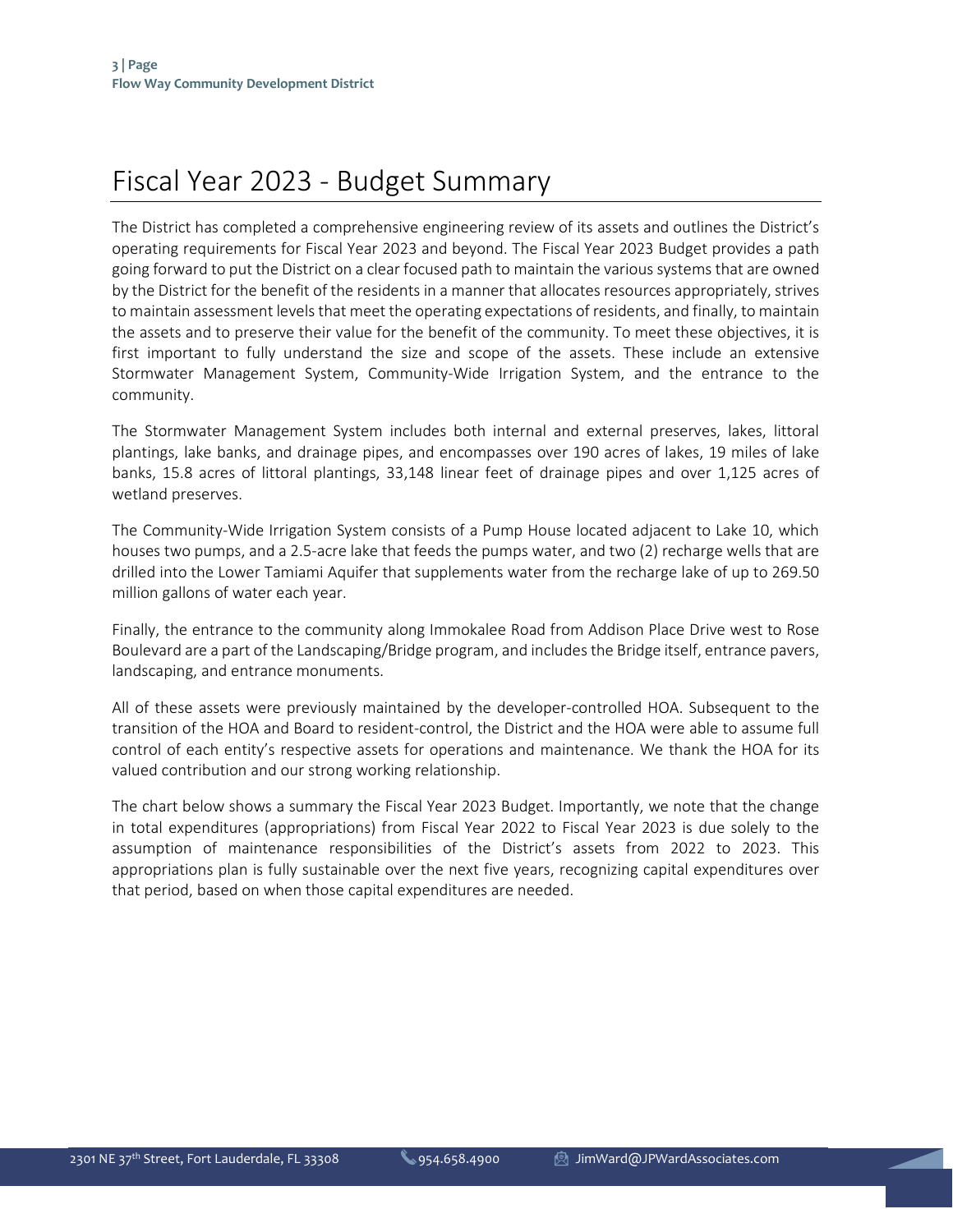### **Proposed Budget - General Fund Fiscal Year 2023 Budget Summary**

| <b>Description</b>                             | <b>AMENDED</b><br><b>Fiscal Year</b><br>2022 Budget |     | Anticipated<br><b>Year End</b><br>09/30/2022 | <b>Fiscal Year</b><br>2023 Budget |             |  |
|------------------------------------------------|-----------------------------------------------------|-----|----------------------------------------------|-----------------------------------|-------------|--|
| <b>Revenues and Other Sources</b>              |                                                     |     |                                              |                                   |             |  |
| Carryforward                                   | \$<br>243,545                                       | Ŝ.  | 243,545                                      | \$                                | (85, 253)   |  |
| Assessments - On-Roll                          | \$<br>621,646                                       | \$. | 621,646                                      |                                   | \$1,657,379 |  |
| Total Revenue: \$                              | 865,191                                             | \$  | 865,191                                      |                                   | \$1,572,126 |  |
| <b>Appropriations</b>                          |                                                     |     |                                              |                                   |             |  |
| <b>General Government</b>                      |                                                     |     |                                              |                                   |             |  |
| Administration                                 | \$<br>146,325                                       | Ś.  | 149,906                                      | \$                                | 156,340     |  |
| Legal                                          | \$<br>275,000                                       |     | $$190,000$ \$                                |                                   | 195,000     |  |
| Engineering                                    | \$<br>50,000                                        | Ś   | 81,920                                       | Ŝ.                                | 55,000      |  |
| <b>Stormwater Management Services</b>          |                                                     |     |                                              |                                   |             |  |
| Preserve Area Maintenance                      | \$<br>17,500                                        | Ŝ.  | 10,405                                       | Ś.                                | 111,820     |  |
| Lake, Lake Bank and Littoral Shelf Maintenance | \$<br>185,000                                       | Ś   | 232,610                                      | Ś.                                | 476,733     |  |
| <b>Community Wide Irrigation System</b>        | \$<br>35,000                                        | \$. | 50,913                                       | \$.                               | 146,307     |  |
| <b>Landscaping Services</b>                    | \$<br>131,500                                       | Ŝ.  | 131,179                                      | Ś.                                | 268,041     |  |
| <b>Discounts</b>                               | \$<br>24,866                                        | \$  | 12,500                                       | \$                                | 62,885      |  |
| Total Appropriations \$                        | 865,191                                             | Ŝ.  | 859,433                                      |                                   | \$1,472,126 |  |
|                                                |                                                     |     |                                              |                                   |             |  |
| <b>Fund Balance</b>                            | \$<br>335,757                                       | Ś.  | 97,971                                       | Ś                                 | 183,223     |  |

The Proposed Budget recognizes the need to increase the cash balance over a three-year period, to meet the first three months of operations, in anticipation of receiving assessments in late December of each year.

The administration is the cost of continued administration of the District, which remains relatively constant from year-to-year. The change for Fiscal Year 2023 was made to account for potential increases in Insurance, which has been a consistent theme for CDD's in recent year. The legal costs are litigationrelated and as those matters are resolved, those costs will decrease over the ensuing year. The engineering costs for Fiscal Year 2023 reflect the necessity to continually ensure regulatory compliance with permits, periodic reviews of system assets, and recommendations and reporting to the Board.

The remaining items of the maintenance program are the result of in-depth engineering analysis of the requirements to maintain District systems, which are more fully outlined in the companion engineering reports by the District Engineer. The Fiscal Year 2023 capital items are also included in the maintenance program. A recommended five-year Capital Plan is noted below, that looks forward to what our future needs will be, to better ensure that the District can deliver on the requisite services for the community. This Budget, however, does not include funds for the maintenance of the exterior preserves, that are the subject of on-going litigation with the Developer. The average annual cost of the exterior preserve maintenance is approximately \$250,000/year and may further impact future Budgets.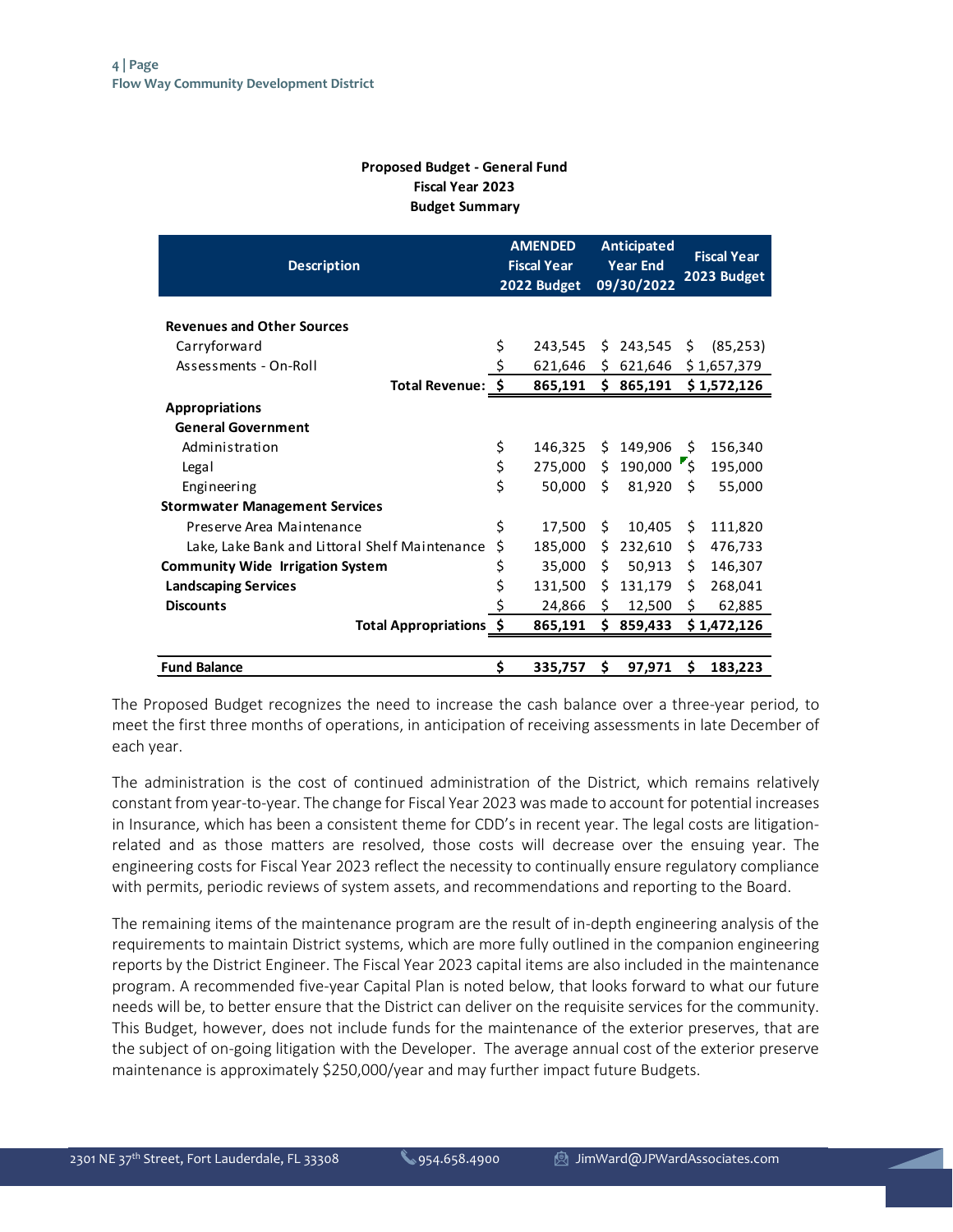#### **5 | Page Flow Way Community Development District**

The Capital Plan takes a comprehensive look at all the District's assets and plans for the next five years the cost of asset maintenance/restoration to ensure a more accurate reflection of the financial needs of the community as we move into the future.

Included in the Capital Plan, and one of the most important assets of the District of note, are the lakes and lake banks and which must be repaired in a manner that ensures the integrity of the stormwater system. As such, the estimated cost of that capital item (Erosion Restoration), over the next five years, is approximately \$620,000.00.

The balance of the Capital Plan encompasses assets that are generally in good order, and to keep those assets in shape, their recommended capital items are included in the Capital Plan.

The total investment of all capital items over the five-year Capital Plan is \$1,132,617.

| <b>Description of Item</b>      | 2023 |         | 2024 |           |    | 2025    |   | 2026    |   | 2027    |  |
|---------------------------------|------|---------|------|-----------|----|---------|---|---------|---|---------|--|
| Littoral Shelf Plantings        |      | 4.000   |      | 10.000    |    | 10.000  | S | 10.000  |   | 10,000  |  |
| Erosion Restoration             |      | 183.128 |      | \$172.298 | Ŝ. | 106.449 | Ś | 97,345  | S | 85,397  |  |
| <b>Drainage Pipes</b>           |      | 31.000  |      | $\sim$    |    | $\sim$  | Ś | 36.000  | S | 60,000  |  |
| Internal and External Preserves | s    | 55.000  |      | 75.000    | S  | 124.000 | Ś | 17.000  |   | 8,000   |  |
| Recharge Wells (New Meter)      | Ś    | 28,000  |      | $\sim$    |    | $\sim$  | Ś | $\sim$  |   |         |  |
| <b>Community Entrance</b>       |      | 10.000  |      | 15.000    |    | 20.000  |   | 56.000  |   | 56,000  |  |
| Total - All Capital             |      | 311.128 |      | 257.298   |    | 240.449 | S | 160.345 |   | 163.397 |  |

#### **Capital Plan**

**Total Costs: All Years \$ 1,132,617**

### Summary

The District's Budget provides the necessary level of expenditures to maintain the assets and does not provide a great margin in the event that expenditures vary from provided recommended forecasts. The capital funding will continue to remain an important focus of the budget requirements, and which are adequately funded to keep our infrastructure maintained for the community. This budget builds the foundation for the financial stability of the District, while allowing the District to continue its focus of providing and meeting the needs for services to all residents.

The complete Budget for Fiscal Year 2023 is on the District's web site at [www.flowwaycdd.org](http://www.flowwaycdd.org/) and we encourage all residents to visit the web site for more information. Additionally, the Engineering reports that provide full information on all of the District's assets are on the web site.

### Assessment Rates

The proposed assessment rate noted on page 1 is \$1,399.81 with a CAP rate of \$1,679.78.

The amount of the Debt Service assessment is not subject to change.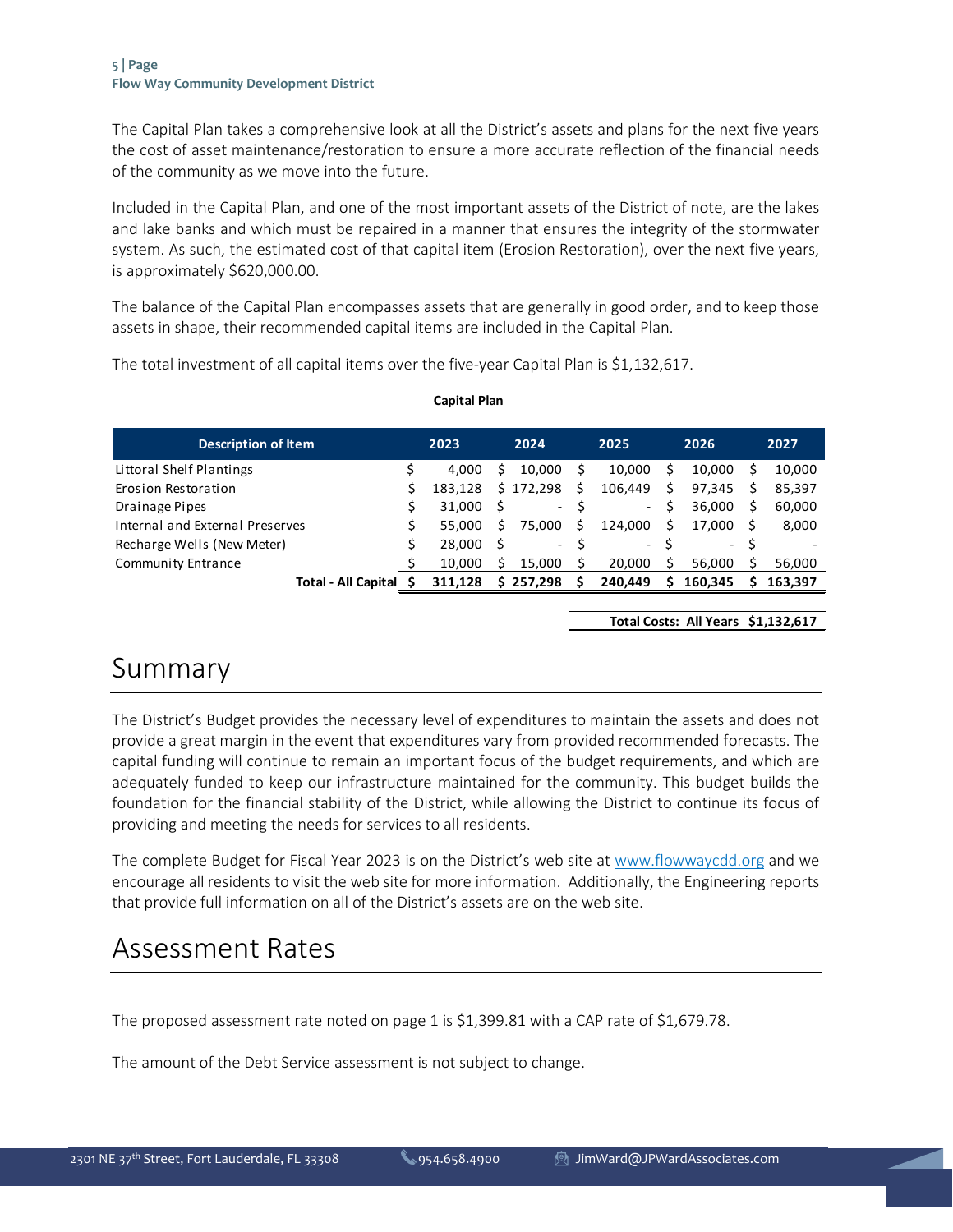The District collects the Operation and Maintenance Assessment and Debt Service Assessment on the Collier County Tax Bill.

Under the proposed budget, all properties, pay the same operations and maintenance assessment amount, as noted above.

The District expects to collect and arrange to collect no more than \$1,657,379.00 in gross revenue for Fiscal Year 2023's operations and maintenance assessment, including any applicable discounts and applicable fees because of the operations and maintenance assessment. The total revenue the District would expect to collect, in future years, if the assessment cap rate is used, would be not more than (in gross revenue per year, including any applicable discounts and applicable fees.

All benefited lands within the District pay the Operation and Maintenance Assessment. The unit of measurement for the Operation and Maintenance Assessment is per residential unit. Lands within the District are assigned units of measurement in accordance with their use. Platted residential lots or condominium units are considered to contain one (1) residential unit.

At this public hearing, the Board will also consider adopting an assessment cap for notice purposes in the amount of \$1,988,854.87. The effect of adopting such a cap for notice purposes only simply means that the District will not provide mailed notice to you in the future of the annual Operation and Maintenance Assessment amount provided it is less than or equal to the cap adopted. If in the future the District's proposed Operation and Maintenance Assessments exceed the adopted cap, mailed notice will be provided to all landowners within the District prior to the public hearing. The purpose of adopting an assessment cap for notices purposes only is to reduce the costs to all landowners associated with providing mailed notice.

### Notices

By operation of law, the District's assessments each year constitute a lien against your property located within the District just as do each year's property taxes. It is important to pay your assessments since failure to do so will cause a tax certificate to be issued against the property which may result in loss of title.

You have the right to appear at this public hearing and express any objections, suggestions, or comments you may have. You may also file written objections within twenty days of the date of this Notice at the office of the District Manager, 2301 Northeast 37<sup>th</sup> Street, Fort Lauderdale, Florida 33308, Attention: James P. Ward. Additionally, written objections may be filed by e-mail notification to the office of the District Manager, at [JimWard@JPWardAssociates.com.](mailto:JimWard@JPWardAssociates.com)

If anyone chooses to appeal any decision of the Board with respect to any matter considered at the public hearing, such person will need a record of the proceedings and should accordingly ensure that a verbatim record of the proceedings is made, which includes the testimony and evidence upon which such appeal is based. The public hearing(s) may be continued to a date and time certain that will be announced at the hearing.